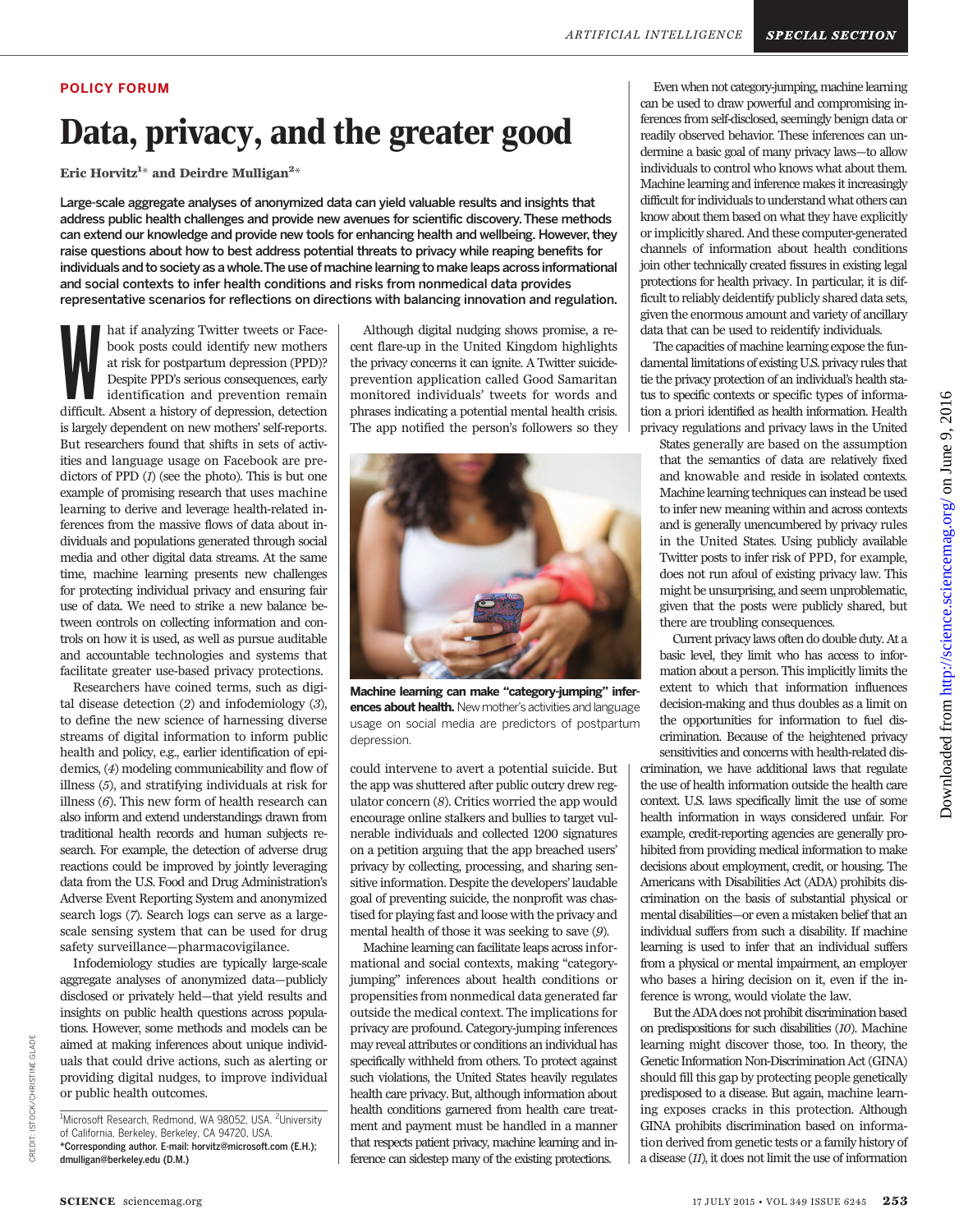about such a disposition—even if it is grounded in genetics—inferred through machine learning techniques that mine other sorts of data. In other words, machine learning that predicts future health status from nongenetic information—including health status changes due to genetic predisposition—would circumvent existing legal protections (12).

Just as machine learning can expose secrets, it facilitates social sorting—placing individuals into categories for differential treatment—with good or bad intent and positive or negative outcomes. The methods used to classify individuals as part of beneficial public health programs and nudges can just as easily be used for more nefarious purposes, such as discrimination to protect organizational profits.

Policy-makers in the United States and elsewhere are just beginning to address the challenges that machine learning and inference pose to commitments to privacy and equal treatment. Although not specifically focused on health information, reports issued by the White House—discuss the potential for large-scale data analyses to result in discrimination (13)—and the Federal Trade Commission (FTC) have suggested new efforts to protect privacy, regulate harmful uses of information, and increase transparency.

The FTC is the key agency policing unfair and deceptive practices in the commercial marketplace, including those that touch on the privacy and security of personal information. Its proposed privacy framework encourages companies to combine technical and policy mechanisms to protect against reidentification. The FTC's proposed rules would work to ensure that data are both "not reasonably identifiable" and accompanied by public company commitments not to reidentify it. The same privacy rules should apply to downstream users of the data (14). This approach is promising for machine learning and other areas of artificial intelligence that rely on data-centric analyses. It allows learning from large data sets—and sharing them—by encouraging companies to reduce the risks that data pools and data sharing pose for individual privacy.

The FTC proposal grows, in part, from recent agency actions focused on inferences that we have deemed "context-jumping." In one high-profile case, Netflix publicly released data sets to support a competition to improve their recommendation algorithm. When outside researchers used ancillary data to reidentify and infer sensitive attributes about individuals from the Netflix data sets, the FTC worked with the company to limit future public disclosures—setting out the limits discussed above. In a similar vein, the FTC objected to a change in Facebook's defaults that exposed individuals' group affiliations from which sensitive information, such as political views and sexual orientation, could be inferred (15).

Additionally, the FTC has made efforts to ensure that individuals can control tracking in the online and mobile environments. These are in part due to the nonobvious inferences that can be drawn from vast collections of data (16–18) and the subsequent risks to consumers, who may be placed in classifications that single them out for specific treatment in the marketplace (19, 20). In a related context, the FTC recommended that Congress require data brokers—companies that collect consumers' personal

information and resell or share that information with others—to clearly disclose to consumers information about the data they collect, as well as the fact that they derive inferences from it (21). Here, too, the FTC appears concerned with not just the raw data, but inferences from its analysis.

The Obama Administration's Big Data Initiative has also considered the risks to privacy posed by machine learning and the potential downsides of using machine inferences in the commercial marketplace (22, 23), concluding that we need to update our privacy rules, increase technical expertise in consumer protection and civil rights agencies to address novel discrimination issues arising from big data, provide individuals with privacy preserving tools that allow the to control the collection and manage the use of personal information, as well as increase transparency into how companies use and trade data. The Administration is also concerned with the use of machine learning in policing and national security. The White House report called for increased technical expertise to help civil rights and consumer protection agencies identify, investigate, and resolve uses of big data analytics that have a discriminatory impact on protected classes (24).

Note that reports and proposals from the Administration distinctly emphasize policies and regulations focused on data use rather than collection. While acknowledging the need for tools that allow consumers to control when and how their data is collected, the Administration recommendations focus on empowering individuals to participate in decisions about future uses and disclosures of collected data (25). A separate report by the President's Council of Advisors on Science and Technology (PCAST) concluded that this was a more fruitful direction for technical protections. Both reports suggest that use-based protections better address the latent meaning of data—inferences drawn from data using machine learning—and can adapt to the scale of the data-rich and connected environment of the future (26). The Administration called for collaborative efforts to ensure that regulations in the health context will allow society to reap the benefits and mitigate the risks posed by machine learning and inferences. Use-based approaches are often favored by industry, as well, which tends to view data as akin to a natural resource to be mined for commercial and public benefit, and industry is resistant to efforts to constrain data collection.

Although incomplete and unlikely to be acted upon by the current gridlocked Congress, adoption of these recommendations would increase transparency about data's collection, use, and consequences. Along with efforts to identify and constrain discriminatory or unfair uses of data and inferences, they are promising steps. They also align with aspects of existing European privacy laws concerned with the transparency and fairness of data processing, particularly the risks to individuals of purely automated decision-making.

Current European Union (EU) law requires entities to provide individuals with access to the data on which decisions are rendered, as well as information about decision criteria [see Articles 12 and 15 of (21)]. Although currently governed by a Europewide directive, both provisions are a matter of na-

tional law. What exactly individuals receive when they request access to their data and to processing logic varies by country, as does the implementation of the limitation on "purely automated" processing. The EU is expected to adopt a data privacy regulation that will supplant local law, with a single national standard. Although the current draft includes parallel provisions, their final form is not yet known nor is how they will ultimately be interpreted (27). In theory, a new EU requirement to disclose the logic of processing could apply quite broadly, with implications for public access to data analytics and algorithms. In the interim, a decision expected this summer in a case before the European Court of Justice may provide some detail as to what level of access to both data and the logic of processing is currently required under the EU Directive (28).

Improving the transparency of data processing to data subjects is both important and challenging. Although the goal may be to promote actual understanding of the workings or likely outputs of machine learning and reasoning methods, the workflows and dynamism of algorithms and decision criteria may be difficult to characterize and explain. For example, popular convolutional neural-network learning procedures (commonly referred to as "deep learning") automatically induce rich, multilayered representations that their developers themselves may not understand with clarity. Although highlevel descriptions of procedures and representations might be provided, even an accomplished programmer with access to the source code would be unable to describe the precise operation of such a system or predict the output of a given set of inputs.

Data's meaning has become a moving target. Data sets can be easily combined to reidentify data sets thought deidentified, and sensitive knowledge can be inferred from benign data that are routinely and promiscuously shared. These pose difficulties for current U.S. legal approaches to privacy protection that regulate data on the basis of its identifiability and express meaning.

Use-based approaches are driven, in part, by the realization that focusing solely on limiting data collection is inadequate. In a way, this presupposes that data are an unalloyed good that should be collected on principle, whenever and wherever possible. Whereas we are not ready to abandon limits on data collection, we agree that use-based regulations, although challenging to implement, are an important part of the future legal landscape—and will help to advance privacy, equality, and the public good. To advance transparency and to balance the constraints theyimpose, use-basedapproaches would need to emphasize access, accuracy, and correction rights for individuals.

The evolution of regulations for health information, although incomplete, provides a useful map for thinking about the challenges and opportunities we face today and frames potential solutions. In health care, privacy rules were joined by nondiscrimination rules and always were accompanied by special provisions to support research. Today, they are being joined by collective governance models designed to encourage pooling of data in biobanks that support research on health conditions while protecting collective interests in privacy.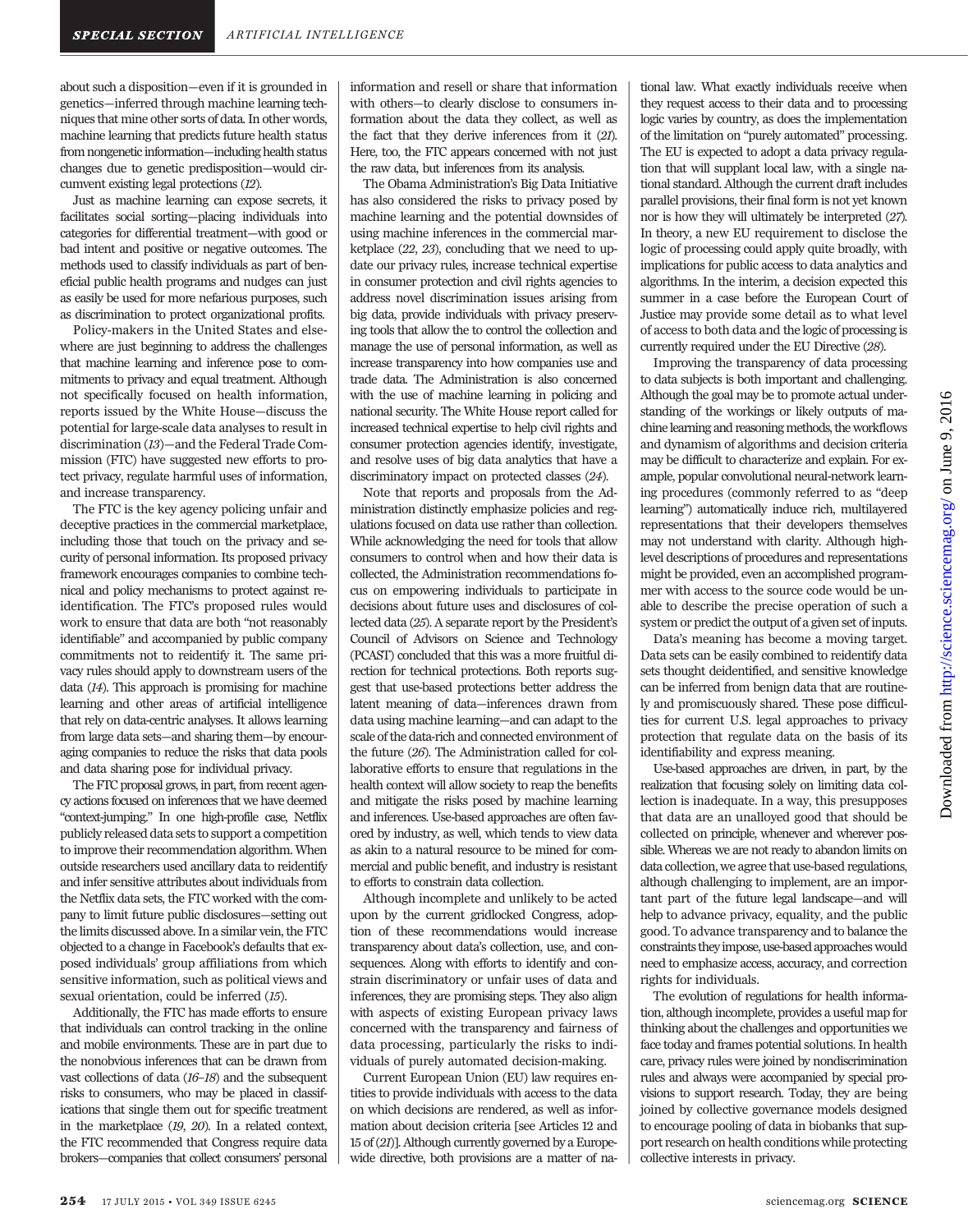Despite practical challenges, we are hopeful that informed discussions among policy-makers and the public about data and the capabilities of machine learning, will lead to insightful designs of programs and policies that can balance the goals of protecting privacy and ensuring fairness with those of reaping the benefits to scientific research and to individual and public health. Our commitments to privacy and fairness are evergreen, but our policy choices must adapt to advance them, and support new techniques for deepening our knowledge.

## REFERENCES AND NOTES

- REFERENCES AND NOTES 1. M. De Choudhury, S. Counts, E. Horvitz, A. Hoff, in Proceedings of International Conference on Weblogs and Social Media [Association for the Advancement of Artificial Intelligence (AAAI), Palo Alto, CA, 2014].
- J. S. Brownstein, C. C. Freifeld, L. C. Madoff, N. Engl. J. Med. 360, 2153–2155 (2009).
- 3. G. Eysenbach, J. Med. Internet Res. 11, e11 (2009).
- 4. D. A. Broniatowski, M. J. Paul, M. Dredze, PLOS ONE 8, e83672 (2013).
- 5. A. Sadilek, H. Kautz, V. Silenzio, in Proceedings of the Twenty-Sixth AAAI Conference on Artificial Intelligence (AAAI, Palo Alto, CA, 2012).
- 6. M. De Choudhury, S. Counts, E. Horvitz, in Proceedings of the SIGCHI Conference on Human Factors in Computing Systems (Association for Computing Machinery, New York, 2013), pp. 3267–3276.
- 7. R. W. White, R. Harpaz, N. H. Shah, W. DuMouchel, E. Horvitz, Clin. Pharmacol. Ther. 96, 239–246 (2014).
- 8. Samaritans Radar; www.samaritans.org/how-we-can-help-you/ supporting-someone-online/samaritans-radar.
- 9. Shut down Samaritans Radar; http://bit.ly/Samaritans-after. 10. U.S. Equal Employment Opportunity Commission (EEOC), 29 Code of Federal Regulations (C.F.R.), 1630.2 (g) (2013).
- 11. EEOC, 29 CFR 1635.3 (c) (2013).
- 12. M. A. Rothstein, J. Law Med. Ethics 36, 837–840 (2008).
- 13. Executive Office of the President, Big Data: Seizing Opportunities, Preserving Values (White House, Washington, DC, 2014); http://1.usa.gov/1TSOhiG.
- 14. Letter from Maneesha Mithal, FTC, to Reed Freeman, Morrison, & Foerster LLP, Counsel for Netflix, 2 [closing letter] (2010); http://1.usa.gov/1GCFyXR.
- 15. In re Facebook, Complaint, FTC File No. 092 3184 (2012).
- 16. FTC Staff Report, Mobile Privacy Disclosures: Building Trust Through Transparency (FTC, Washington, DC, 2013); http://1.usa.gov/1eNz8zr.
- 17. FTC, Protecting Consumer Privacy in an Era of Rapid Change: Recommendations for Businesses and Policymakers (FTC, Washington, DC, 2012).
- 18. Directive 95/46/ec of the European Parliament and of The Council of Europe, 24 October 1995.
- 19. L. Sweeney, Online ads roll the dice [blog]; http://1.usa.gov/ 1KgEcYg.
- 20. FTC, "Big data: A tool for inclusion or exclusion?" (workshop, FTC, Washington, DC, 2014); http://1.usa.gov/1SR65cv
- 21. FTC, Data Brokers: A Call for Transparency and Accountability (FTC, Washington, DC, 2014); http://1.usa.gov/1GCFoj5.
- 22. J. Podesta, "Big data and privacy: 1 year out" [blog]; http://bit. ly/WHsePrivacy.
- 23. White House Council of Economic Advisers, Big Data and Differential Pricing (White House, Washington, DC, 2015).
- 24. Executive Office of the President, Big Data and Differential Processing (White House, Washington, DC, 2015); http://1.usa.gov/1eNy7qR.
- 25. Executive Office of the President, Big Data: Seizing Opportunities, Preserving Values (White House, Washington, DC, 2014); http://1.usa.gov/1TSOhiG.
- 26. President's Council of Advisors on Science and Technology (PCAST), Big Data and Privacy: A Technological Perspective (White House, Washington, DC, 2014); http://1.usa.gov/1C5ewNv.
- 27. European Commission, Proposal for a Regulation of the European Parliament and of the Council on the Protection of Individuals with regard to the processing of personal data and on the free movement of such data (General Data Protection Regulation), COM(2012) 11 final (2012); http://bit.ly/1Lu5POv.
- 28. M. Schrems v. Facebook Ireland Limited, §J. Unlawful data transmission to the U.S.A. ("PRISM"), ¶166 and 167 (2013); www.europe-v-facebook.org/sk/sk\_en.pdf.

10.1126/science.aac4520

## Machine learning: Trends, perspectives, and prospects

M. I. Jordan<sup>1\*</sup> and T. M. Mitchell<sup>2\*</sup>

Machine learning addresses the question of how to build computers that improve automatically through experience. It is one of today*'*s most rapidly growing technical fields, lying at the intersection of computer science and statistics, and at the core of artificial intelligence and data science. Recent progress in machine learning has been driven both by the development of new learning algorithms and theory and by the ongoing explosion in the availability of online data and low-cost computation. The adoption of data-intensive machine-learning methods can be found throughout science, technology and commerce, leading to more evidence-based decision-making across many walks of life, including health care, manufacturing, education, financial modeling, policing, and marketing.

achine learning is a discipline focused on two interrelated questions: How can one construct computer systems that automatically improve through experience?<br>and What are the fundamental statistical-computational-informatio achine learning is a discipline focused on two interrelated questions: How can one construct computer systems that automatically improve through experience? and What are the fundamental statisticalgovern all learning systems, including computers, humans, and organizations? The study of machine learning is important both for addressing these fundamental scientific and engineering questions and for the highly practical computer software it has produced and fielded across many applications.

Machine learning has progressed dramatically over the past two decades, from laboratory curiosity to a practical technology in widespread commercial use. Within artificial intelligence (AI), machine learning has emerged as the method of choice for developing practical software for computer vision, speech recognition, natural language processing, robot control, and other applications. Many developers of AI systems now recognize that, for many applications, it can be far easier to train a system by showing it examples of desired input-output behavior than to program it manually by anticipating the desired response for all possible inputs. The effect of machine learning has also been felt broadly across computer science and across a range of industries concerned with data-intensive issues, such as consumer services, the diagnosis of faults in complex systems, and the control of logistics chains. There has been a similarly broad range of effects across empirical sciences, from biology to cosmology to social science, as machine-learning methods have been developed to analyze highthroughput experimental data in novel ways. See Fig. 1 for a depiction of some recent areas of application of machine learning.

A learning problem can be defined as the problem of improving some measure of performance when executing some task, through some type of training experience. For example, in learning to detect credit-card fraud, the task is to assign a label of "fraud" or "not fraud" to any given credit-card transaction. The performance metric to be improved might be the accuracy of this fraud classifier, and the training experience might consist of a collection of historical credit-card transactions, each labeled in retrospect as fraudulent or not. Alternatively, one might define a different performance metric that assigns a higher penalty when "fraud" is labeled "not fraud" than when "not fraud" is incorrectly labeled "fraud." One might also define a different type of training experience—for example, by including unlabeled credit-card transactions along with labeled examples.

A diverse array of machine-learning algorithms has been developed to cover the wide variety of data and problem types exhibited across different machine-learning problems (1, 2). Conceptually, machine-learning algorithms can be viewed as searching through a large space of candidate programs, guided by training experience, to find a program that optimizes the performance metric. Machine-learning algorithms vary greatly, in part by the way in which they represent candidate programs (e.g., decision trees, mathematical functions, and general programming languages) and in part by the way in which they search through this space of programs (e.g., optimization algorithms with well-understood convergence guarantees and evolutionary search methods that evaluate successive generations of randomly mutated programs). Here, we focus on approaches that have been particularly successful to date.

Many algorithms focus on function approximation problems, where the task is embodied in a function (e.g., given an input transaction, output a "fraud" or "not fraud" label), and the learning problem is to improve the accuracy of that function, with experience consisting of a sample of known input-output pairs of the function. In some cases, the function is represented explicitly as a parameterized functional form; in other cases, the function is implicit and obtained via a search process, a factorization, an optimization

<sup>&</sup>lt;sup>1</sup>Department of Electrical Engineering and Computer Sciences, Department of Statistics, University of California, Berkeley, CA, USA. <sup>2</sup>Machine Learning Department, Carnegie Mellon University, Pittsburgh, PA, USA. \*Corresponding author. E-mail: jordan@cs.berkeley.edu (M.I.J.); tom.mitchell@cs.cmu.edu (T.M.M.)